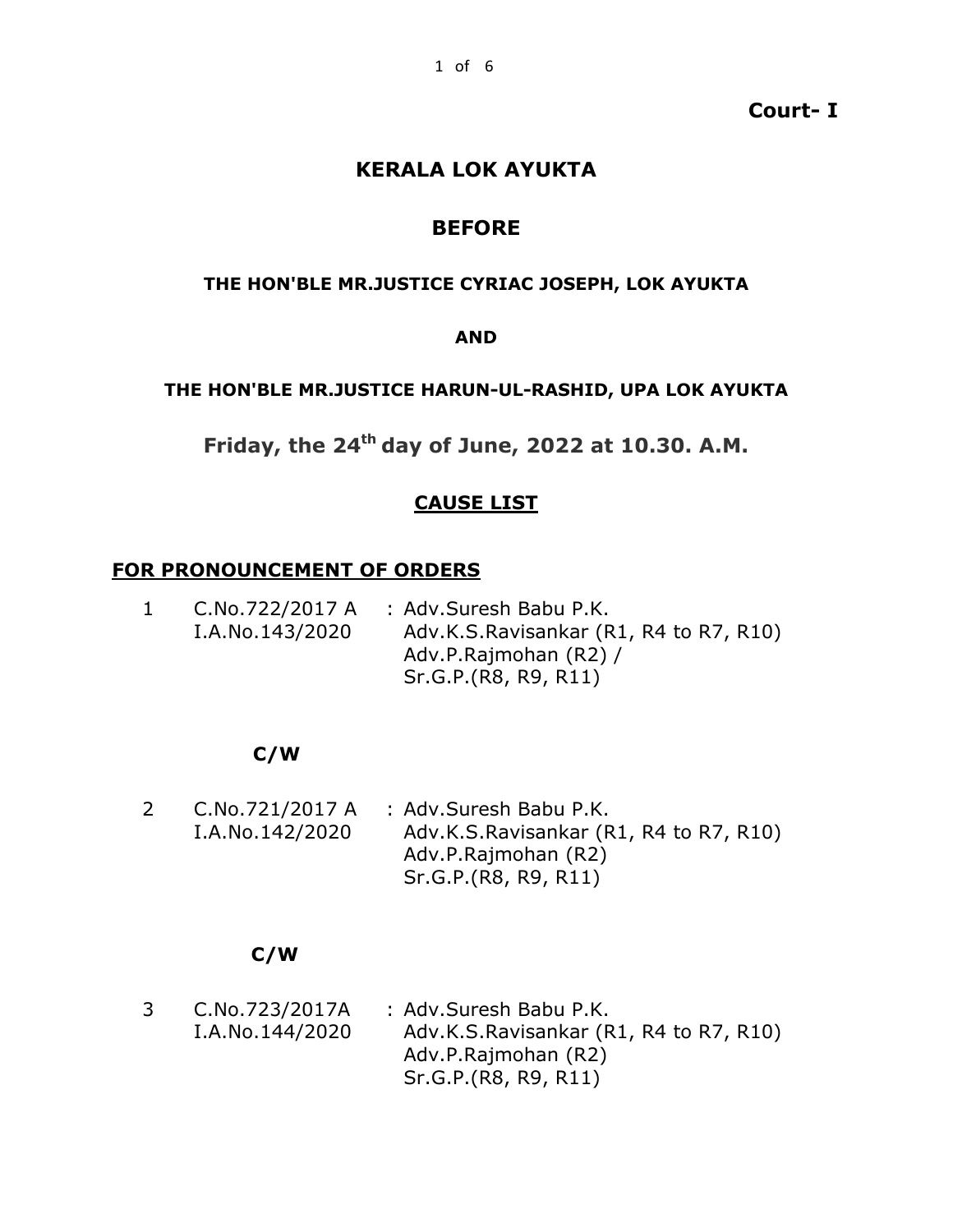# **FOR PRELIMINARY INQUIRY / ADMISSION Part-I**

4 C.No. 127/2022 A : S.Sunilkumar (In Person)

5 C.No. 129/2022 A : S.Sunilkumar (In Person)

#### **Part-II**

- 6 C.No. 87/2022 A : R. Soma Bai (In Person)
- 7 C.No. 94/2022 B : R.Soma Bai (In Person)

# **FOR RETURN OF NOTICE/ APPEARANCE**

8 C.No.1072/2016 D : Ravi Ulliyeri (In Person)/ Sr. G.P (R2, R7) Adv. Dominic Antony & Adv. Mohammed Zahir (R4) Adv. P K Sajir (R5) Adv. Tennison Thomas (R6) Superintendent of Police, Kerala Lok Ayukta, Investigating Officer

#### **C/W**

| 9 |                 | C.No.1284/2015 A : Ravi Ulliyeri (In Person)/ |
|---|-----------------|-----------------------------------------------|
|   | IA.No.1349/2016 | Circle Inspector, Koyilandy (Investigating    |
|   | IA.No.1717/2016 | Officer)                                      |
|   | (Not admitted)  | Superintendent of Police, Kerala Lok Ayukta,  |
|   |                 | Investigating Officer                         |

10 C.No. 89/2022 A : Adv. K.K.Mohanadas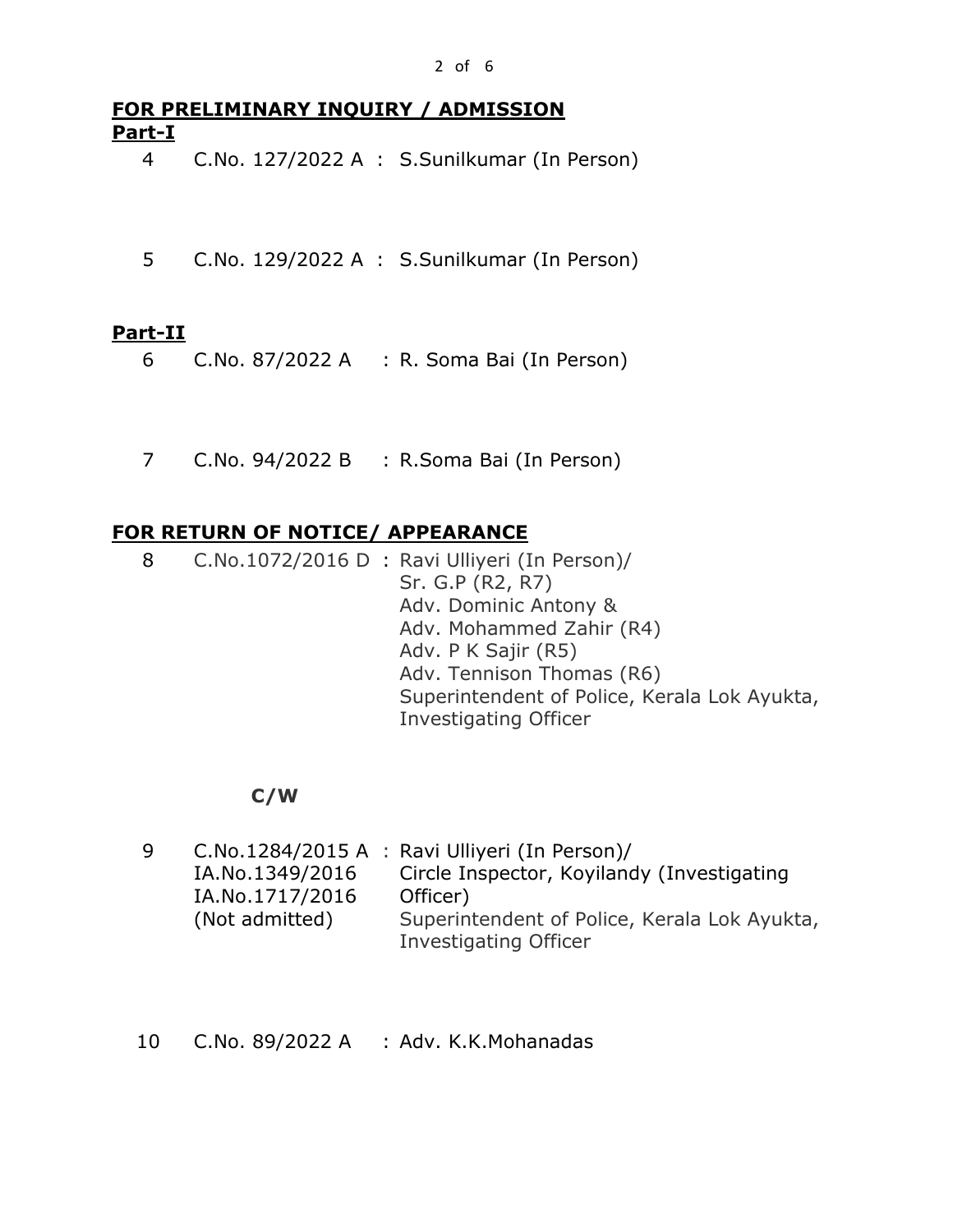# **PLEADINGS**

11 C.No.04/2022 A : Adv.B.Vasudevan Nair Adv.Arun D. / Adv.Abhijith D. (R1 & R2) Sr.G.P. (R3)

## **FOR ACTION TAKEN REPORT/COMPLIANCE REPORT**

12 C.No.18/2020 B : S.Prasannakumari (In Person) Sr.G.P. (R1, R2, R4, R5 & R6) Adv.M.V.Thamban & Adv.Rubeena Hilal (R7)

# **FOR EXAMINATION OF WITNESSES**

- 13 C.No.1679/2014 D : Adv.J.Francis Adv.A.Abdul Kharim (R1 to R6) Sr.G.P.(R7, R8)
- 14 C.No.1081/2015 A : Adv.Aniyoor K.Venugopalan Nair Adv.Kamaleswaram S.Manikantan Nair (R1) Adv.B.Vasudevan Nair (R2, R3)

# **FOR DISPOSAL**

15 C.No.1140/2013 B I.A.No. 114/2022 : Zacharia Joseph (In Person) Sr.G.P ( R1 to R11) Superintendent of Police, Kerala Lok Ayukta (Investigating Officer)

# **FOR HEARING ON COMPLAINT**

- 16 C.No.991/2016 D : Surendradas (In Person)
	- S. VijayaLekshmi (R1) (In Person)
	- N. Ajikumar (R2) (In Person)
	- P. S. Swarnamma (R3) (In Person)
	- D. Mohandev (R4) (In Person)
	- N. Padmakumar IAS (R5) (In Person)
	- S.Sureshkumar (R6) (In Person)
	- C. A. Latha (R7) (In Person)
	- Adv. M. J. Ajith Mohan (R16, R17, R18)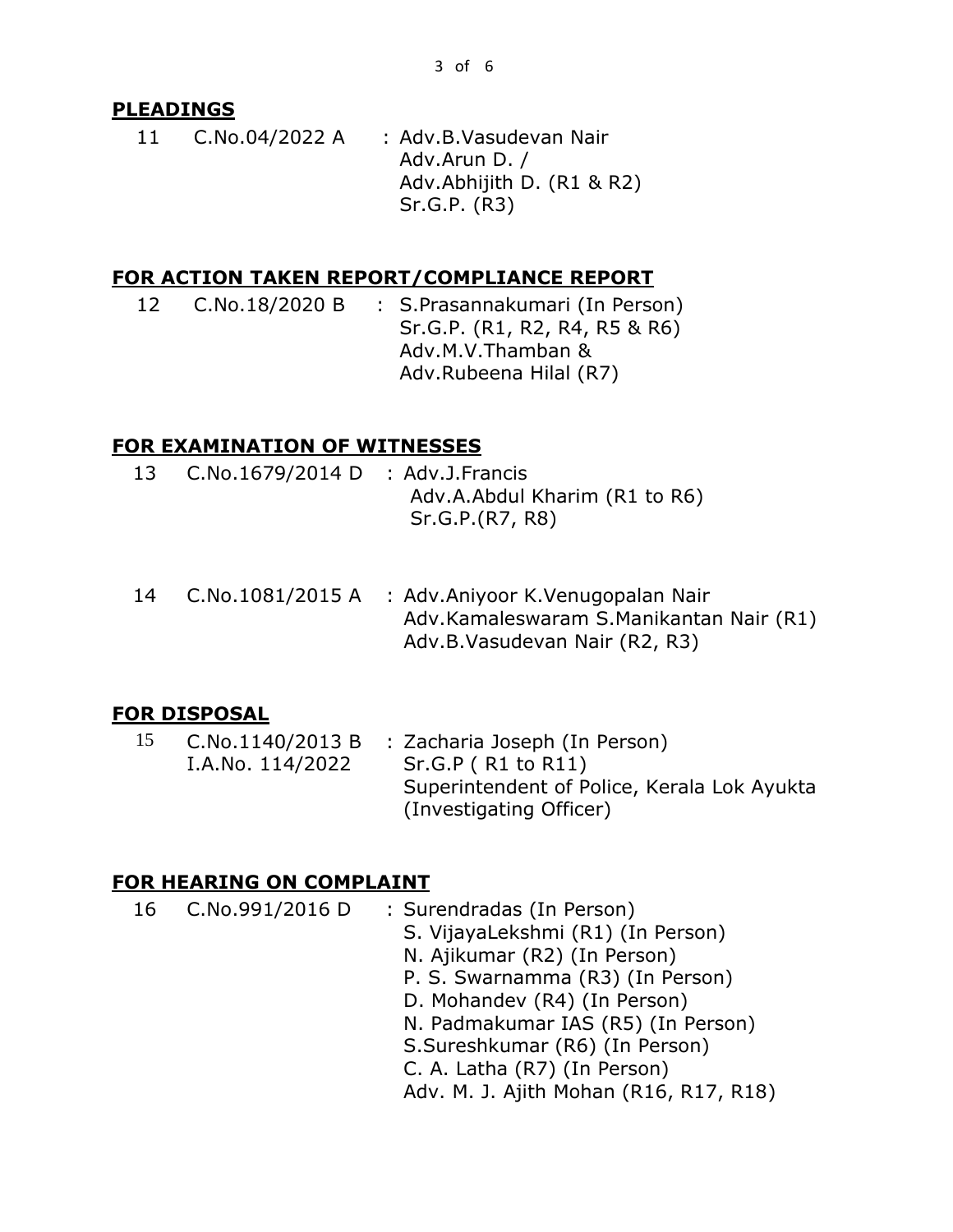# **C/W**

17 C.No.710/2017 C : Surendradas (In Person) Adv. Pallichal S. K. Pramod (R1) Adv. T. M. Sreekumar (R3) Sr. G.P. (R6)

# **C/W**

18 C.No.732/2017 B (Not Admitted) : Surendradas (In Person)

\*\*\*\*\*\*\*\*\*\*\*\*\*\*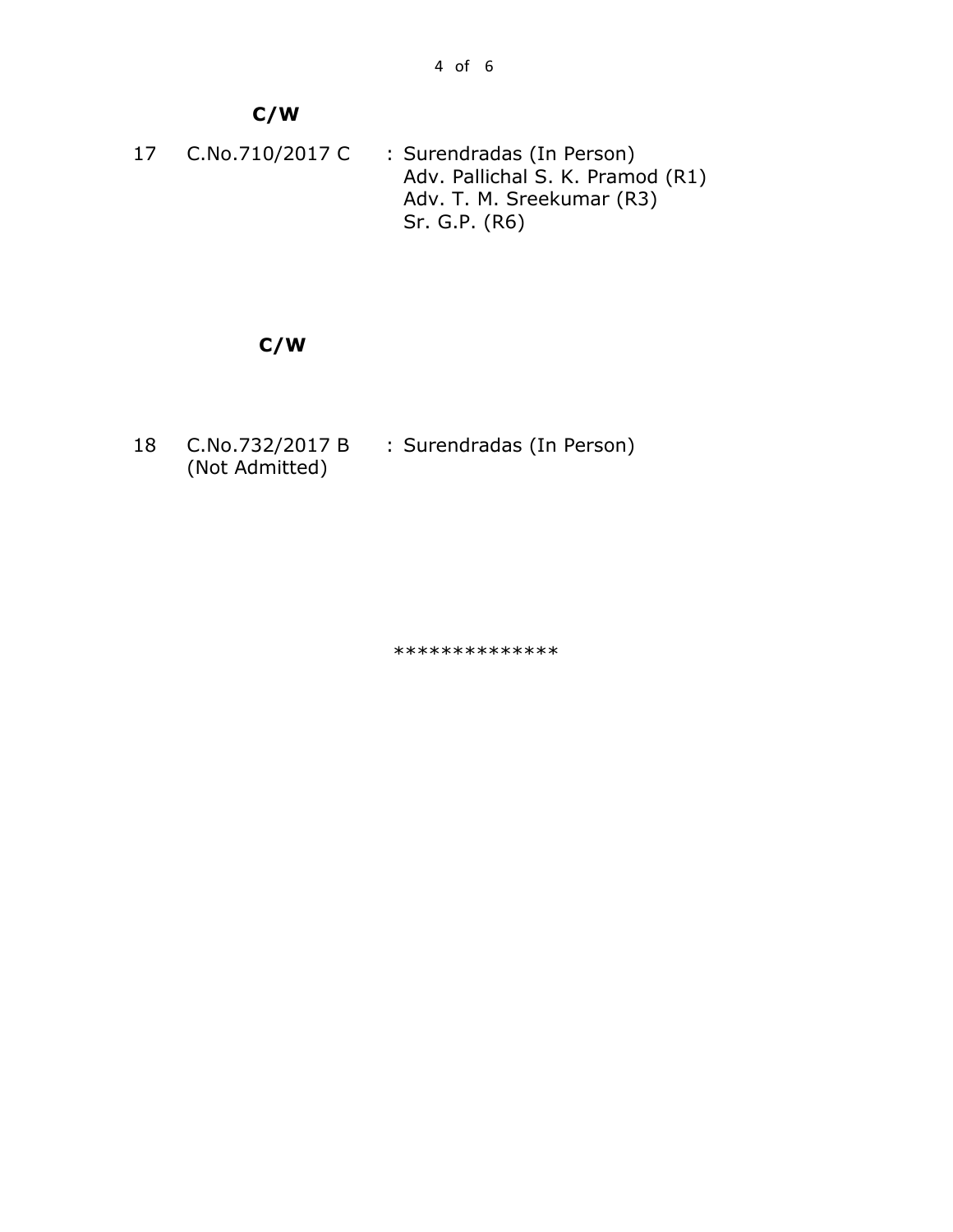## **COURT-II**

#### **KERALA LOK AYUKTA**

#### **BEFORE**

# **THE HON'BLE MR.JUSTICE BABU MATHEW P. JOSEPH, UPA LOK AYUKTA**

# **Friday, the 24th day of June, 2022 at 10.30. A.M.**

#### **CAUSE LIST FOR PRELIMINARY INQUIRY / ADMISSION Part-I**

Nil

#### **Part-II**

| C.No. 965/2018 A | : Adv.Jithu S.Babu<br>Sr.G.P (R1, R2)<br>U. Sheeja Beegam (R3) (In Person)     |
|------------------|--------------------------------------------------------------------------------|
| C.No.97/2021 B   | : Adv.K.Pushparajan Achary<br>Adv.G.C.Prasanth Kumar (R1)<br>Sr.G.P. (R2 & R3) |

| C.No.195/2021 D | : Anandu Nirmal (In Person) |
|-----------------|-----------------------------|
|                 | Adv.B.Vasudevan Nair (R1)   |
|                 | SC for Kerala University    |

#### **FOR STEPS**

- 4 C. No.535/2011 C : Adv.Zeena.S.Fernandez Adv.A.Yarshad (R1) Sr.G.P. (R2) Adv.Nalanchira.P.Krishnankutty (R3)
- 5 C.No.28/2021 C I.A.No.280/2021 : Adv.A.M.Mukthar Adv.B.Vasudevan Nair, SC for Kerala University (R1) Adv.N.Anilkumar (R2)